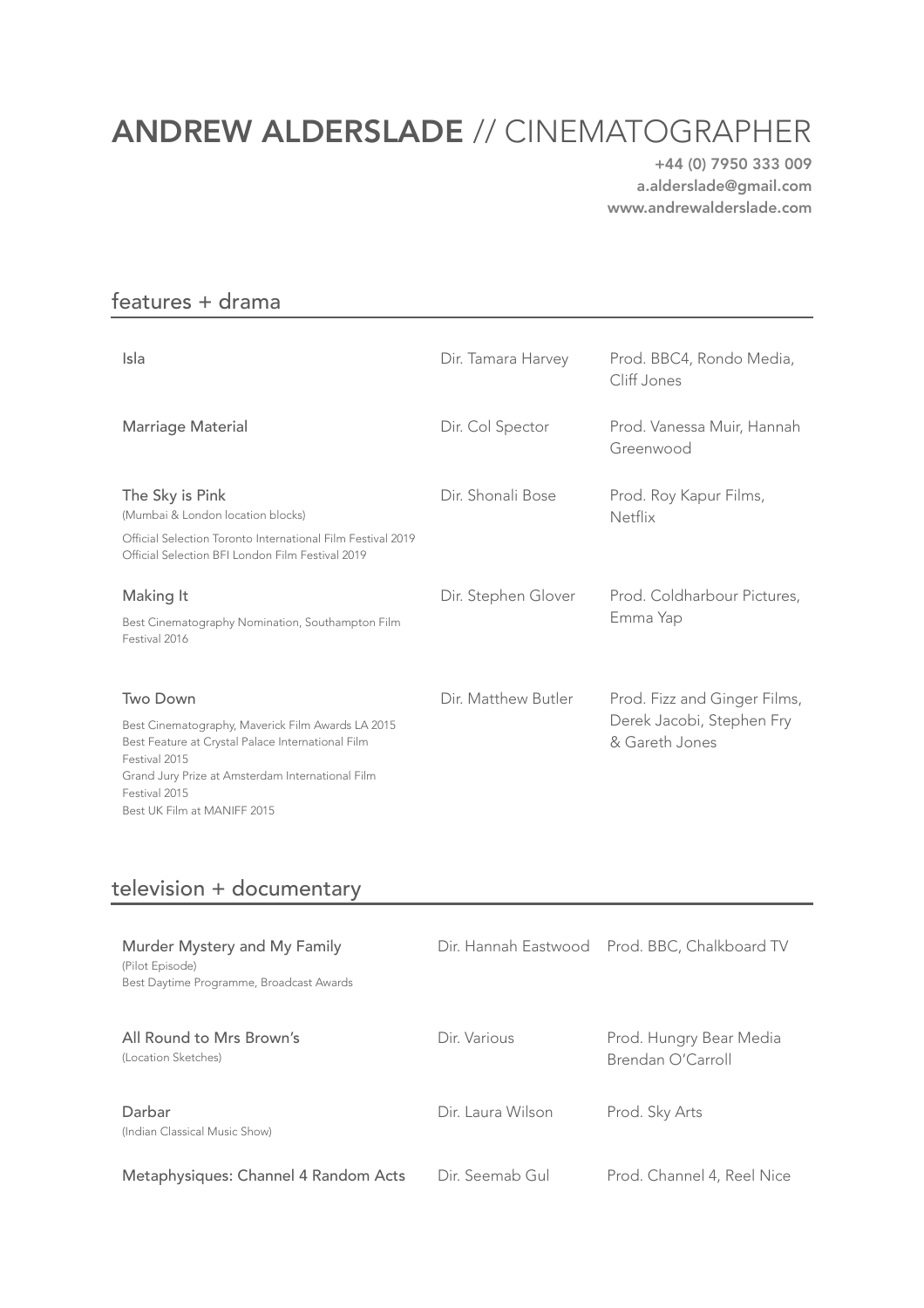| My Wonderful Life                                                           | Dir. Various                            | Prod. Sky One, Chalkboard<br>TV, Fiona Inskip |
|-----------------------------------------------------------------------------|-----------------------------------------|-----------------------------------------------|
| Beyond the Portal: Yonderland<br>(A 'making of' dramatised with puppets)    | Dir. Jack Lightfoot/<br>Morwenna Gordon | Prod. Sky, Blindeye                           |
| <b>Monster Hunters</b><br>(Dramatised Sequences)                            | Dir. Brigitta Szásxfai                  | Prod. NFTS                                    |
| Best Comedy & Entertainment, Royal Television Society<br>Student Award 2015 |                                         |                                               |
| Newton's Law<br>(Multi-Camera Challenge Show)                               | Dir. Sean O'Riordan                     | Prod. NFTS                                    |
| Winner NYTV Festival Independent Pilot Competition<br>2013                  |                                         |                                               |

## selected shorts

| <b>Hollow Pond</b><br><b>Experimental Short</b>                                                                                                                                                                                                                                                            | Dir. Rolfin Nyhus     | Prod. Tanktop                                   |
|------------------------------------------------------------------------------------------------------------------------------------------------------------------------------------------------------------------------------------------------------------------------------------------------------------|-----------------------|-------------------------------------------------|
| Best Cinematography, Central Florida Film Festival 2019<br>Best Experimental Film, European Cinematography Awards<br>2019<br>Best British Short Film, London Independent Film Awards<br>2019                                                                                                               |                       |                                                 |
| Starboy<br>Short starring Barney Harris and Tallulah Haddon<br>Winner, Best LGBT Short, Holly Shorts 2019<br>Nominated, Best British Shorts, Iris Prize 2019                                                                                                                                               | Dir. Joelle Bentolila | Prod. UK Jewish Film,<br>Sweet Doh! Productions |
| Savage<br>Period short about the Human Zoo scandal                                                                                                                                                                                                                                                         | Dir. Denis Dobrovoda  | Prod. Ted Byron Baybutt,<br>Allison Green       |
| Contractor 014352<br>VFX elaborate short, starring Johnny Flynn<br>Best Cinematography, Tweetfest, London 2018<br>Prix Europeén, Brest European Short Film Festival 2017<br>Grand Jury Prize, Kinematic Shorts Film Festival, Moscow<br>2017<br>Best Short, Vancouver International Lift-Off Festival 2017 | Dir. Simon Ryninks    | Prod. Sweet Doh!<br>Productions                 |
| The Things He Never Said<br>Comedy short starring Ruth Negga and Al Weaver<br>Official Selection BFI London Film Festival 2014                                                                                                                                                                             | Dir. Col Spector      | Prod. Fizz and Ginger Films                     |
| Cerberus<br>Car-chase 35mm action short<br>Best Thriller Limelight Film Awards 2015                                                                                                                                                                                                                        | Dir. Remy Bazerque    | Prod. Sweet Doh!                                |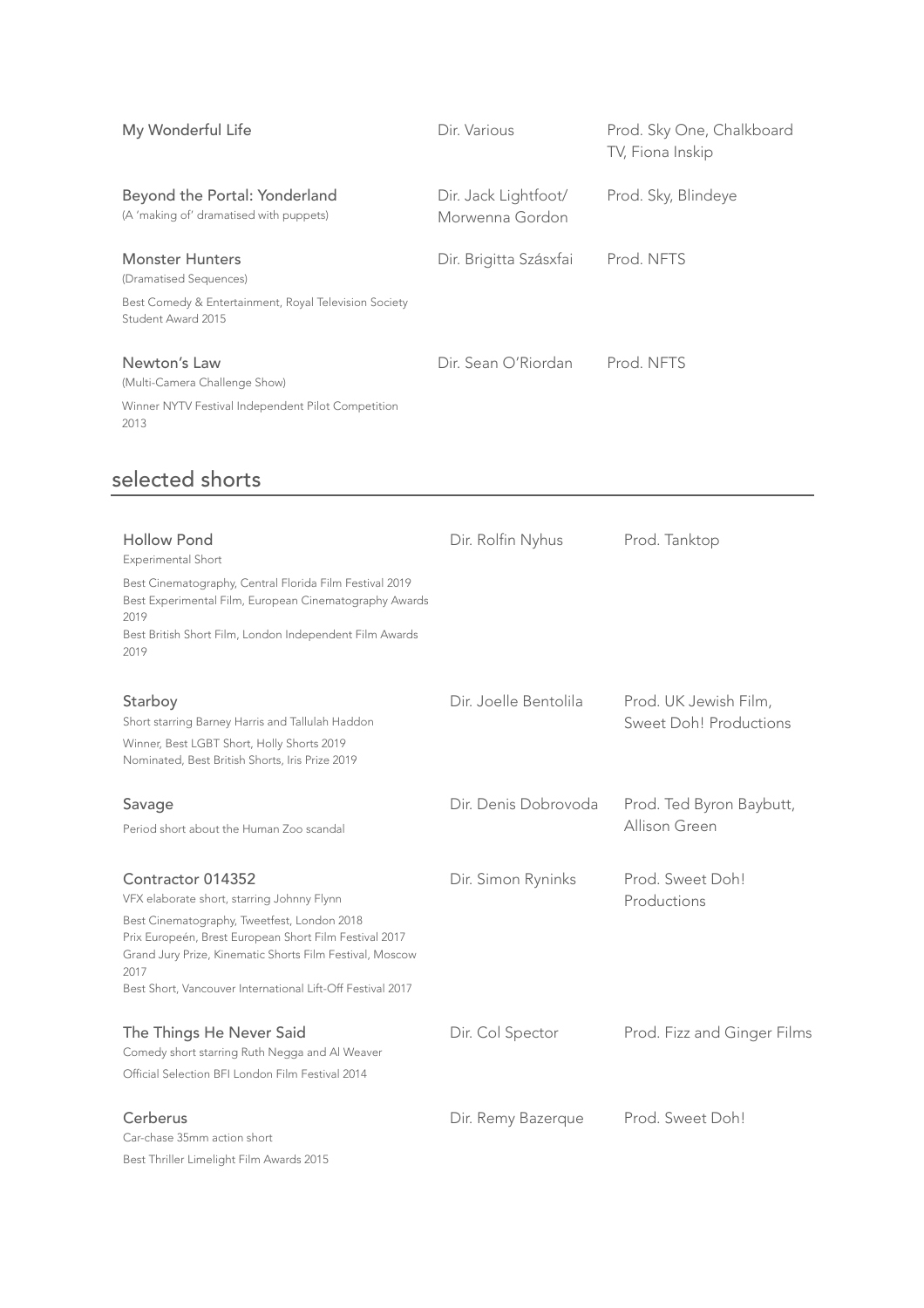| The Ideal Wife                                                                                 | Dir. Philip Saville | Prod. Saville Shorts |
|------------------------------------------------------------------------------------------------|---------------------|----------------------|
| Long-form short directed by veteran director Philip Saville<br>starring Andrew Lee Potts       |                     |                      |
| Chemistry<br>Short starring Lily James                                                         | Dir. Remy Bazerque  | Prod. NFTS           |
| Maerus Rex                                                                                     | Dir. Remy Bazerque  | Prod. NFTS           |
| Nominated Fujifilm Shorts Best Cinematography 2012<br>Nominated Fujifilm Shorts Best Film 2012 |                     |                      |

## commercial

| <b>Samsung Dex</b>                                                                       | Dir. Laurence Lennard           | Prod. Yada Yada                  |
|------------------------------------------------------------------------------------------|---------------------------------|----------------------------------|
| Heinz Baby Food (ft. Sam Faiers)                                                         | Dir. Jack Lightfoot             | Prod. Blindeye                   |
| M&S Autograph & Active Wear (ft. Rosie<br>Huntington-Whiteley)                           | Dir. Ben Ridolfi/Phil<br>Derham | Prod. Park District              |
| <b>Get Stocks</b>                                                                        | Dir. Lee Bryn                   | Prod. Short Form Film<br>Company |
| Million Mile Light                                                                       | Dir. Jack Lightfoot             | Prod. Blindeye                   |
| Orphans in Need: Sad India, Happy India,<br>Raw India                                    | Dir. Remy Bazerque              | Prod. Sweet Doh!<br>Productions  |
| Fujifilm Complete 16: The Only Limit is<br>Your Imagination                              | Dir. Ben Hecking                | Prod. NFTS                       |
| Cornetto: Writing on the Wall<br><b>Test Commercial</b><br>Winner Mofilm Cornetto Africa | Dir. Remy Bazerque              | Prod. Sweet Doh!<br>Productions  |
| Firefox: Paranoid<br>Winner Firefox Panavision Prize, Firefox Comp. 2012                 | Dir. Remy Bazerque              | Prod. NFTS, Sean<br>O'Riordan    |

# music promos

| Lloyd Llewellyn - Drinking with the Devil | Dir. Laurence Lennard Prod. Yada Yada |                |
|-------------------------------------------|---------------------------------------|----------------|
| Hurts – Chaperone                         | Dir. Frederick Lloyd                  | Prod. Blindeye |